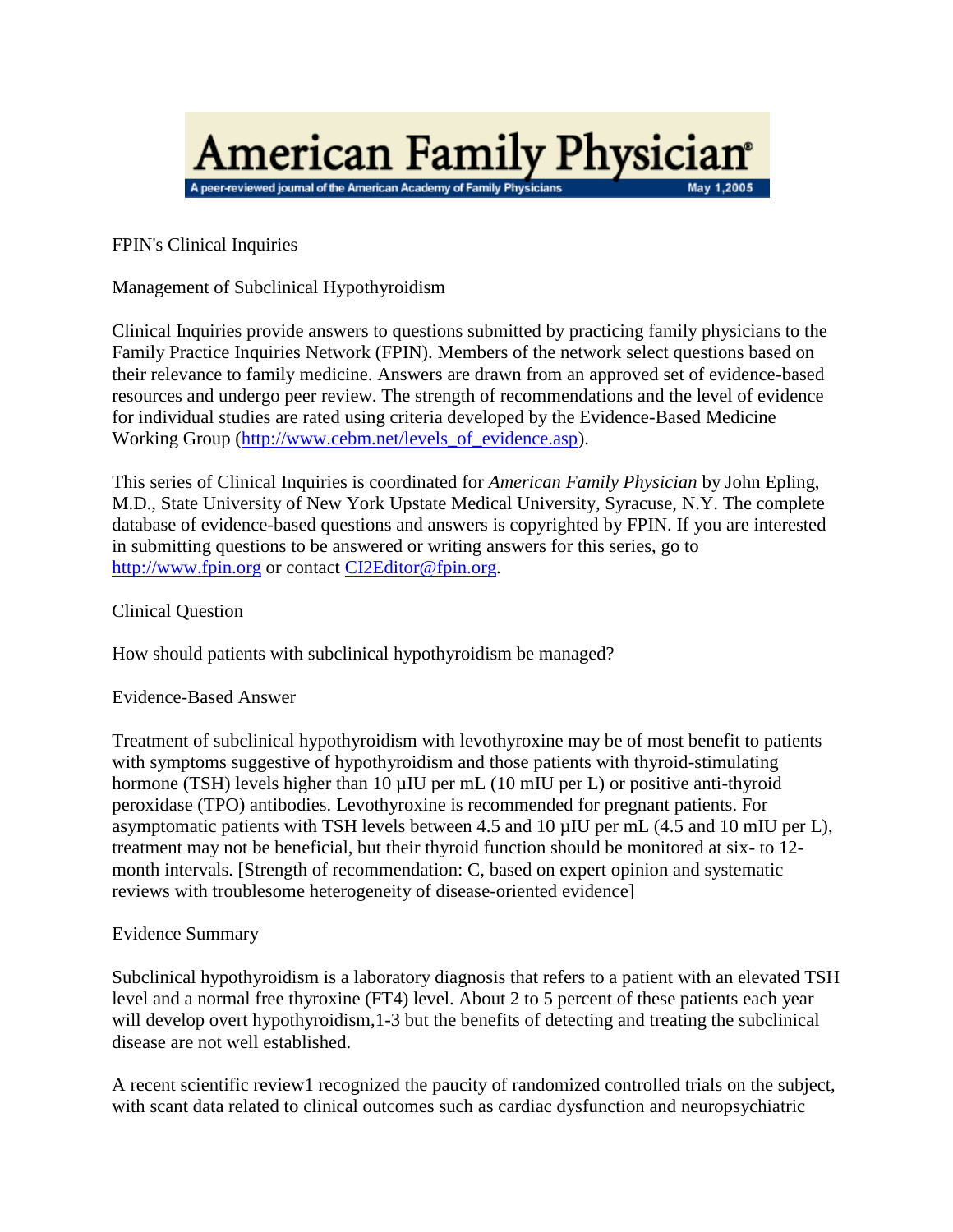symptoms. Most studies separated patients into two groups. For patients with a TSH level between 4.5 and 10 µIU per mL, evidence regarding benefits of treatment was insufficient or absent. Patients with a TSH level higher than 10 µIU per mL but a normal FT4 level had a higher risk of developing overt hypothyroidism, but evidence that treatment with thyroid hormone replacement would improve patient-oriented outcomes (i.e., morbidity, mortality, and symptom improvement) was inconclusive. Similarly, the presence of anti-TPO antibodies predicted a higher risk of developing overt disease, but the evidence was insufficient to recommend routine measurement of anti-TPO antibodies.

Other reviews show inconclusive results,4,5 and many studies lack clinical relevance because of their focus on disease-oriented or physiologic outcomes.3 Some studies that show improvement in patient-oriented outcomes included patients that were already being treated for thyroid disorders, and therefore these results cannot be applied to the general population.

There are no published trials assessing the benefits of levothyroxine in pregnant women with subclinical hypothyroidism, but the potential benefits of treatment for a thyroid-hormonedeficient mother and fetus, compared to the risks of treatment for an euthyroid mother and fetus, justifies its use.1

## Recommendations from Others

One expert panel recommends that TSH levels between 4.5 and 10 µIU per mL should not be routinely treated, but patients with these levels should have thyroid function tests repeated at sixto 12-month intervals.1 Patients with symptoms of hypothyroidism may benefit from a trial of levothyroxine while monitoring symptomatic improvement, although distinguishing a true therapeutic effect from placebo effect may be difficult.

The American Association of Clinical Endocrinologists recommends levothyroxine therapy for patients with TSH levels higher than 10 µIU per mL, positive anti-TPO antibodies, or goiter; the recommended starting dose of 25 to 50 mcg daily must be adjusted as necessary after repeating the TSH level in six to eight weeks.2 Annual evaluation of TSH is appropriate after a level between 0.3 and 3.0 µIU per mL (0.3 and 3.0 mIU per L) is achieved.

## Clinical Commentary

Subclinical hypothyroidism often is diagnosed when thyroid tests are ordered for nonspecific symptoms such as depression, weight gain, or fatigue. The physician must then decide if the patient's symptoms are caused by a relative thyroid hormone deficiency, and whether thyroid hormone replacement would improve the patient's well-being. Lacking clear-cut evidence to guide these decisions, the physician's role is to discuss the uncertain implications of the diagnosis and the potential risks (such as osteoporosis and impaired myocardial contractility) and benefits of levothyroxine therapy to allow a patient to make an informed decision about therapy.

ANNAMARIE D. IBAY, M.D. LYNDA M. BASCELLI, M.D.